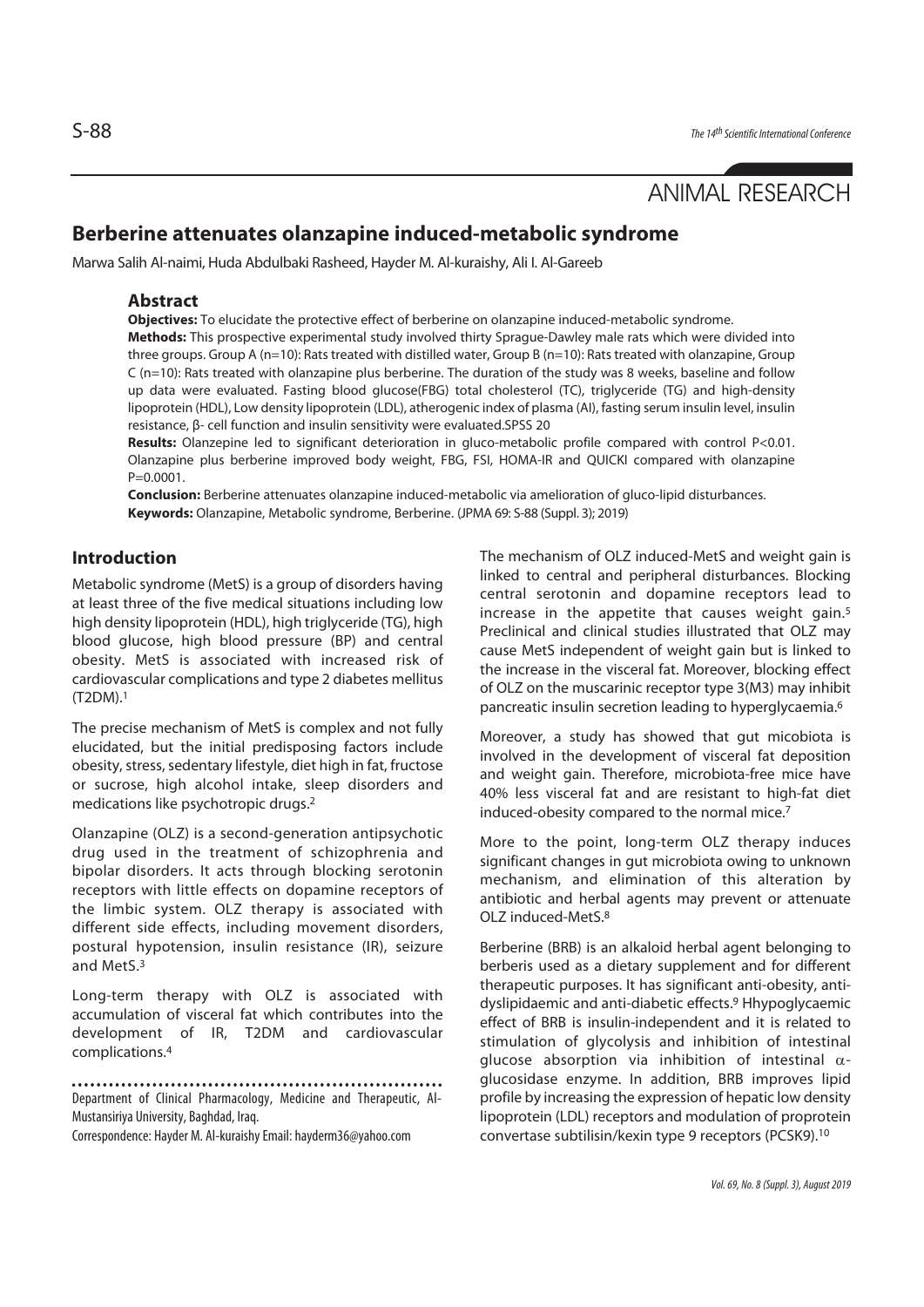The 14th Scientific International Conference  $\mathsf{S}\text{-}89$ 

Furthermore, BRB possesses significant anti-microbial activity against different microbes via inhibition of bacterial cell division and reduced gut microbiota induced-metabolic disturbances.11

The current study was planned to elucidate the protective effect of BRB on OLZ induced-MetS.

### **Materials and Methods**

This prospective experimental study was conducted in the Department of Pharmacology, College of Medicine, Mustansiriya University, Baghdad, Iraq, from March to June, 2018, and comprised thirty Sprague-Dawley male rats aged 2-3 months and weighing 100-250g that were brought from the International Centre of Medical Researches, College of Medicine, Mustansiriya University Baghdad-Iraq. The animals were isolated 3 rats in each cage that were placed at suitable room temperature and artificial 12/12hr light-dark cycle. They were given a week of acclimatisation without any intervention and with free access to normal chow pellets and water ad libitum. Permission was obtained from the institutional ethics committee in accordance with the Guide to the Care and Use of Laboratory Animal.12

After the acclimatization period, the rats were randomly divided into three equal groups. The study protocol for the induction of MetS was according to the method described by Weston-Green et al.13

Group A: rats were treated with distilled water 2.5 ml/kg/day orally for 8 weeks. Group B: rats treated with OLZ 3mg/kg/day (Film-coated tablets, 10mg, Accord Healthcare, UK) orally for 8 weeks. Group C: rats were treated with OLZ 3mg/kg/day plus BRB 300mg/kg/day (500mg tablets, USA) orally for 8 weeks.

Length was measured by graduated tape measure from nose to the anus (naso-anal length in cm). Rat bodyweight was measured by specific digital balance in gram. Body mass index (BMI) was measured as bodyweight (grams)/ length (cm)2.

At the end of 8 weeks, the animals were kept on a fast for 12 hours and anaesthetised by using chloroform for rat decapitation. The blood samples were placed in labelled ethylenediaminetetraacetic acid (EDTA) containing tube centrifuged at 5000rpm for 5 minutes. The sera were stored at -20°C till analysis.

After 6 hours of fasting, fasting blood glucose (FBG) was measured by using glucometer. Serum total cholesterol (TC), TG and HDL were measured by enzyme-linked immunosorbent assay (ELISA) kit. LDL level was calculated by Friedewald equation.14 Calculation of atherogenic index (AI) was calculated using the equation;  $AI = log$ (TG/HDL).15 Fasting serum insulin level was measured by ELISA kit method (Rat insulin (INS) kit, Shanghai Yehua Biological Technology, China). Then IR, β-cell function and insulin sensitivity through Homeostatic Model Assessment of Insulin Resistance (HOMA-IR) was calculated as HOMA-IR = fasting insulin concentration (μIU/ml) x fasting glucose concentration (mg/dl)/405. βcell function level was estimated by using the homeostasis model; HOMA-β= [fasting plasma insulin level (μIU/ml) x360]/ [fasting plasma glucose level (mg/dl)-63].16 Insulin sensitivity was estimated using the quantitative insulin sensitivity check index (QUIICKI) equation: QUICKI=1/ [log (fasting plasma insulin (μIU/ml) +log (fasting plasma glucose (mg/dl))].17

Data was analysed using SPSS 20. Paired student t test was used to test the level of significance before and after intervention. Unpaired student t test was used to test the level of significance between two study groups. Analysis of variance (ANOVA) followed by Benferroni post-hoc Test was used to compare results of different groups. The level of significance was set at p<0.05.

### **Results**

Baseline data showed no significant difference in terms of bodyweight, lipid profile and glycaemic indices among the groups (Table-1).

After the 8-week intervention, bodyweight and BMI were significantly increased in Group B, and to a lesser extent in Group C compared to the control Group A (p<0.01).OLZ

Table-1: Baseline characteristics.

| Variables               | Control $(n=10)$   | $OLZ(n=10)$        | $OLZ + BRB$        | ANOVA |
|-------------------------|--------------------|--------------------|--------------------|-------|
|                         |                    |                    |                    |       |
| Length (cm)             | 18.45±1.84         | $19.55 + 1.45$     | $18.99 + 1.23$     | 0.29  |
| Weight (g)              | 190.78±10.76       | 188.90±11.84       | $191.87 + 11.81$   | 0.84  |
| BMI(q/cm <sup>2</sup> ) | $0.55 + 0.01$      | $0.54 + 0.04$      | $0.56 + 0.03$      | 0.33  |
| FBG (mg/dL)             | $90.78 + 7.90$     | $93.55 + 6.82$     | $92.22 \pm 6.43$   | 0.68  |
| FSI(? U/m )             | $5.45 \pm 2.86$    | $5.49 + 2.88$      | $5.50 + 2.22$      | 0.99  |
| HOMA-IR                 | $0.71 + 0.02$      | $0.72 + 0.03$      | $0.72 + 0.02$      | 0.62  |
| OUICKI                  | $0.37 + 0.02$      | $0.37 + 0.04$      | $0.36 + 0.01$      | 0.62  |
| TC(mq/dL)               | $188.94 \pm 11.65$ | $185.67 \pm 10.69$ | $186.34 \pm 10.69$ | 0.78  |
| TG(mq/dL)               | $158.98 + 9.89$    | $157.41 \pm 10.32$ | $160.55 \pm 11.65$ | 0.8   |
| HDL(mq/dL)              | $51.66 \pm 6.98$   | $49.86 + 6.74$     | $53.22 + 5.11$     | 0.5   |
| LDL(mq/dL)              | $105.5 + 11.97$    | $104.3 + 10.76$    | $101.00 + 9.67$    | 0.63  |
| VLDL(mg/dL)             | $31.97 + 7.98$     | $31.48 + 4.34$     | $32.11 + 5.33$     | 0.97  |
| AI                      | $0.12 + 0.015$     | $0.13 + 0.033$     | $0.12 + 0.029$     | 0.63  |

Data isexpressed as mean±SD , one-way analysis of variance (ANOVA) test ,BMI: body mass index, FBG: fasting blood glucose, FSI: fasting serum insulin, HOMA-IR: homeostatic model assessment for insulin resistance, QUICKI: quantitative insulin check index equation, TC: total cholesterol, TG: total triglyceride, HDL: high density lipoprotein, LDL: low density lipoprotein, VLDL: very low density lipoprotein, AI: atherogenic index, OLZ: olanzapine , OLZ+BRB: olanzapine-plusberberine.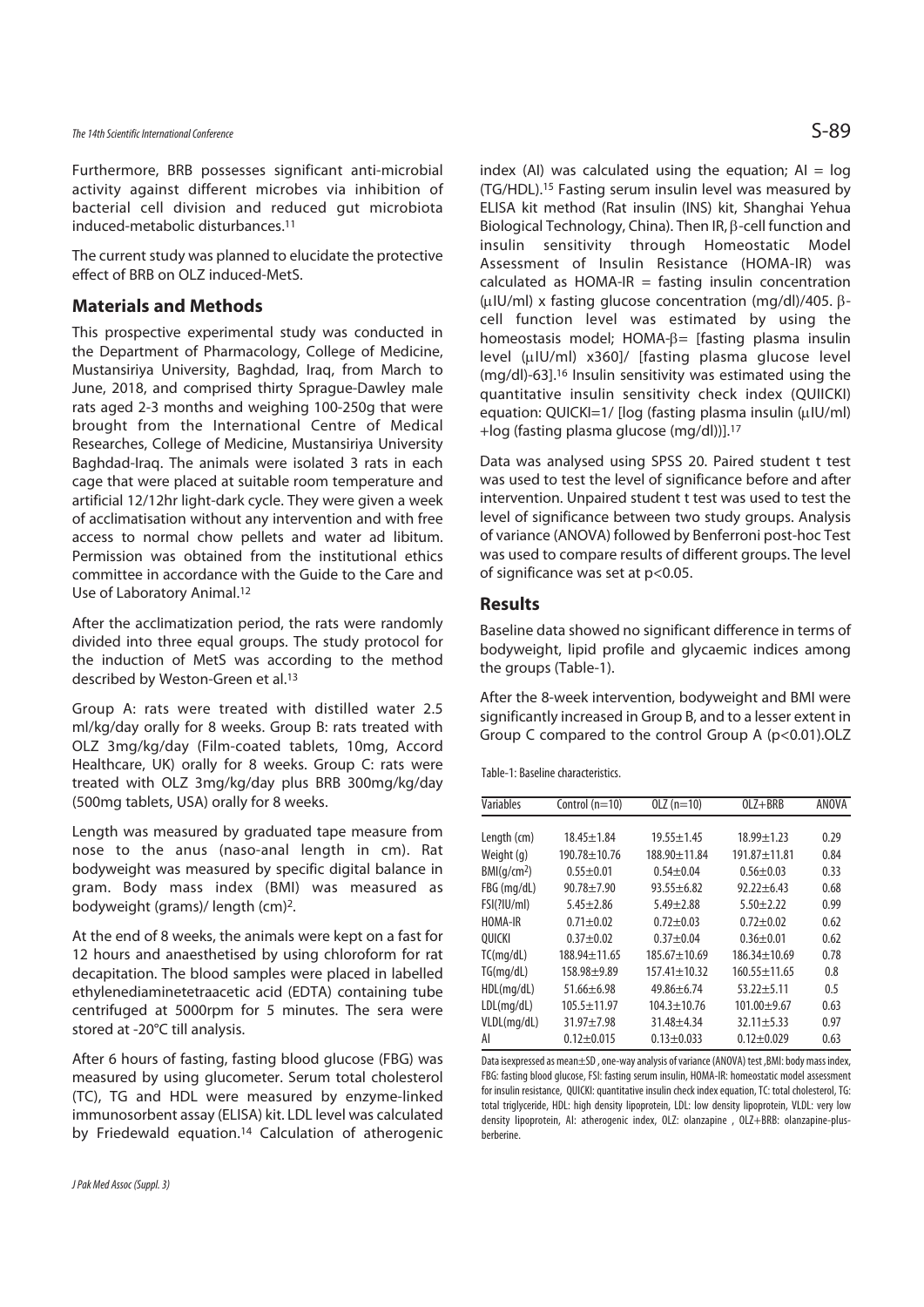| Variables               | Control $(n=10)$   | $OLZ(n=10)$        | $OLZ + BRB$      | A         | <sub>R</sub> |           | <b>F</b> Statistic | <b>ANOVA</b> |
|-------------------------|--------------------|--------------------|------------------|-----------|--------------|-----------|--------------------|--------------|
| Length (cm)             | $19.23 + 2.84$     | $21.86 \pm 2.45$   | $20.81 \pm 2.76$ | <b>NS</b> | <b>NS</b>    | ΝS        | 2.42               | 0.1          |
| Weight (g)              | 200.77±13.76       | 297.41±16.84       | 244.64±14.81     | $0.0001*$ | $0.0001*$    | $0.0001*$ | 101.46             | 0.0001       |
| BMl(q/cm <sup>2</sup> ) | $0.54 + 0.02$      | $0.62 + 0.09$      | $0.56 + 0.05$    | $0.0007*$ | <b>NS</b>    | 0.019     | 9.62               | 0.0007       |
| FBG (mg/dL)             | $87.39 + 9.45$     | $165.89 \pm 17.11$ | $122.87 + 13.56$ | $0.0001*$ | $0.0001*$    | $0.0001*$ | 81.91              | 0.0001       |
| FSI(u U/ml)             | $4.19 + 4.73$      | $45.78 + 8.19$     | $19.89 + 7.11$   | $0.0001*$ | $0.0001*$    | $0.0001*$ | 94.51              | 0.0001       |
| HOMA-IR                 | $0.54 + 0.02$      | $6.37+0.51$        | $2.72 \pm 0.02$  | $0.001*$  | 0.049        | 0.019     | 10496.73           | 0.0001       |
| OUICKI                  | $0.39 + 0.03$      | $0.26 \pm 0.03$    | $0.30 + 0.01$    | $0.0001*$ | $0.0001*$    | $0.003*$  | 70                 | 0.0001       |
| TC(mq/dL)               | $189.94 \pm 10.66$ | 285.58±19.47       | 201.58 ± 12.64   | $0.0001*$ | <b>NS</b>    | $0.0001*$ | 125.2              | 0.0001       |
| TG(mq/dL)               | $168.98 + 8.42$    | $357.41 \pm 28.09$ | 210.49±14.78     | $0.001*$  | $0.001*$     | $0.001*$  | 218.34             | 0.0001       |
| HDL(mq/dL)              | $51.87 \pm 6.55$   | $39.11 \pm 3.74$   | $40.66 \pm 7.89$ | $0.0001*$ | $0.01*$      | ΝS        | 12.2               | 0.0002       |
| LDL(mq/dL)              | $105.5 \pm 11.97$  | $104.3 \pm 10.76$  | $101.00 + 9.67$  | <b>NS</b> | <b>NS</b>    | ΝS        | 0.46               | Nς           |
| VLDL(mg/dL)             | $33.79 + 8.32$     | $71.48 + 8.34$     | $42.09 + 8.96$   | $0.0001*$ | <b>NS</b>    | $0.0001*$ | 53.71              | 0.0001       |
| AI                      | $0.12 \pm 0.015$   | $0.13 + 0.033$     | $0.12 + 0.029$   | <b>NS</b> | <b>NS</b>    | ΝS        | 0.46               | <b>NS</b>    |

Table-2: Metabolic changes following eight weeks of treatment with olanzapine alone or in combination with berberine compared to the controls.

Data are expressed as mean±SD, one way analysis of variance (ANOVA) test and Post hoc-test ,NS: not significant , \*p<0.01, p<0.05 ,BMI: body mass index, FBG: fasting blood glucose, FSI: fasting serum insulin, HOMA-IR: homeostatic model assessment for insulin resistance, QUICKI: quantitative insulin check index equation, TC: total cholesterol, TG: total triglyceride, HDL: high density lipoprotein, LDL: low density lipoprotein, VLDL: very low density lipoprotein, AI: atherogenic index, OLZ: olanzapine , OLZ+BRB: olanzapine-plus-berberine.



Figure: Bodyweight (A) and percent changes (B) at baseline and following 8 weeks of treatment in olanzapine group and olanzapine-plus-berberine combination compared to the controls.

led to significantly increased FBG (165.89±17.11mg/dL) compared with controls (87.39±9.45mg/dL) (p=0.0001). OLZ increased IR, reduced insulin sensitivity and raised insulin serum levels compared with controls (p<0.01). Also, OLZ induced significant deterioration of the lipid profile, increasing TC, TG, very low density lipoprotein (VLDL) and reducing HDL significantly compared with controls(p<0.01) without significant effects on LDL and AI (p>0.05).

OLZ+BRB showed significant increase in rats' bodyweight, increasing it to 244.64±14.81g compared with controls 200.77±13.76g (p=0.0001) without significant increase in BMI (p>0.05). FBG, fasting serum insulin (FSI), HOMA-IR and QUICKI also deteriorated in Group C compared to the controls (p<0.05). In lipid profile, only TG and HDL were affected compared to the controls (p<0.05). Group C illustrated significant differences in gluco-metabolic variables (p<0.05) except HDL, LDL and AI (p>0.05) compared to Group B (Table-2).

Bodyweight changes were non-significant before and after intervention in the control Group A (p=0.08). OLZ increased bodyweight significantly compared to the baseline value (p<0.001) while, OLZ+BRB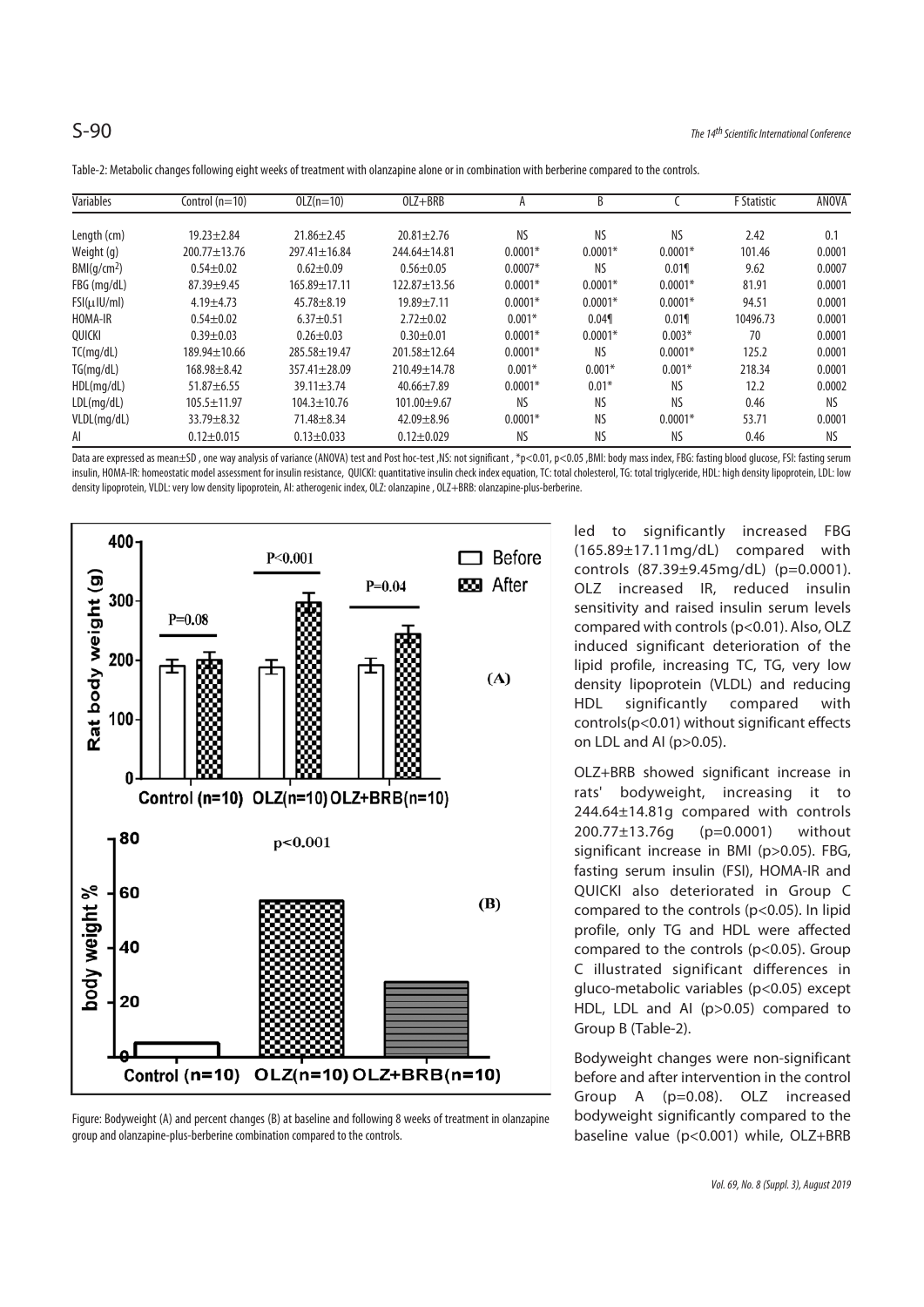### The 14th Scientific International Conference  $\mathsf{S}\text{-}91$

also increased bodyweight but to a slighter degree (p=0.04). Body weight percent changes were also noted (Figure-1).

### **Discussion**

The present study illustrated that OLZ led to significant induction of MetS in the experimental rats through increase in body weight, induction of dyslipidaemia, hyperinsulinaemia, reduction of insulin sensitivity and increment in peripheral IR. These findings correspond with earlier studies.18

Different studies discussed the potential mechanisms of OLZ-induced MetS. Peripheral IR and hepatic glucose overproduction lead to hyperglycaemia and glucose intolerance via induction of glucagon/insulin imbalance.19 Additionally, chronic treatment with OLZ induces hepatic steatosis due to the inhibition of hormone sensitive lipase, reduction of fatty acid oxidation and induction of lipogenic and fatty acid synthase genes.20 These findings might explain the gluco-lipid disturbances shown in the current study.

Furthermore, the present study disclosed significant effect of BRB in attenuation of OLZ-induced MetS through comparative reduction of bodyweight, IR, glycaemia indices and lipid profile. These results are in agreement with a study that showed significant effect of BRB in the prevention of OLZ-induced MetS<sup>21</sup> as BRB has a potential role in the prevention of fat accumulation, inhibition of high-fat-diet-induced weight gain and induction of weight loss.22

The mechanism of BRB against the development of MetS is related to the activation of adenosine monophosphateactivated protein kinase (AMPK), which activates glucose uptake and other catabolic processes with the potential to inhibit the anabolic process. Moreover, BRB activates brown adipose tissue activation and white-to-brown adipocyte conversion.23

A study confirmed the metabolic benefit of BRB via inhibition of lipid metabolism and glucogenesis, improvement of insulin sensitivity and prevention of IR.24

In spite of these effects, BRB in the present study illustrated non-significant amelioration on HDL, AI and LDL compared to the OLZ group which might be due to the short duration of the study and/or small doses of BRB to be able to demonstrate full effect on lipid profile.

As mentioned, OLZ leads to potential changes in gut microbiota which in part participate in the induction of MetS due to the involvement of gut-brain axis which is in the cornerstone of MetS.25

OLZ and diet-induced MetS lead to changes in gut microbiota with subsequent increase of intestinal permeability which increases the transmission of microbiota endotoxin. This endotoxin induces proinflammatory cytokines which are involved in IR and metabolic changes. BRB has anti-obesity effect through the modulation of gut microbiota and related endotoxaemia.26 Therefore, BRB attenuates OLZ-induced MetS at intestinal and peripheral levels. But the antibacterial effect of BRB was not determined in the present study as it has been previously demonstrated.27

### **Conclusion**

BRB attenuated OLZ-induced MetS through the amelioration of insulin sensitivity and improvement of metabolic biomarkers.

**Acknowledgment:** We are grateful to Prof. Dr. Sadiq M. Al-Hamash for his great support.

**Disclaimer:** None.

**Conflicts of Interest:** None.

**Source of Funding:** None.

### **References**

- 1. Helmi ZR, Sabri RA, Hameed BH, Assessment of oral health status, leptin, and inflammatory markers in serum and saliva of patients with polycystic ovarian syndrome in reference to metabolic syndrome. Mustansiriya Med J 2016;15:11-19.
- 2. Al-Kuraishy HM, Al-Gareeb AI. Effects of rosuvastatin on metabolic profile: Versatility of dose-dependent effect. J Adv Pharm Technol Res 2019;10:33-38.
- 3. Castellani L, Wilkin J, Ahsan Z, Teo C, Kowalchuk C, Giacca A, et al. O10.6. olanzapine impairs central insulin action: effects on body fuel preference in rats. Schizophr Bull 2018;44(Suppl 1):S104-S05.
- 4. Newcomer JW. Metabolic risk during antipsychotic treatment. Clin Ther2004;26:1936-46.
- 5. Al-Kuraishy HM, Al-Gareeb AI. Central Beneficial Effects of Trimetazidine on Psychomotor Performance in Normal Healthy Volunteers. Adv Biomed Res 2017;6:69.
- 6. Chintoh AF, Mann SW, Lam L, Lam C, Cohn TA, Fletcher PJ, et al. Insulin resistance and decreased glucose-stimulated insulin secretion after acute olanzapine administration. J Clin Psychopharmacol2008;28:494-9.
- 7. Bäckhed F, Manchester JK, Semenkovich CF, Gordon JI. Mechanisms underlying the resistance to diet-induced obesity in germ-free mice. Proc Natl Acad Sci U S A 2007;104:979-84.
- 8. Davey KJ, Cotter PD, O'Sullivan O, Crispie F, Dinan TG, Cryan JF, et al. Antipsychotics and the gut microbiome: olanzapine-induced metabolic dysfunction is attenuated by antibiotic administration in the rat. Transl Psychiatry 2013;3:e309.
- 9. Yin J, Xing H, Ye J. Efficacy of berberine in patients with type 2 diabetes mellitus. Metabolism 2008;57:712-7.
- 10. Pirillo A, Catapano AL. Berberine, a plant alkaloid with lipid- and glucose-lowering properties: From in vitro evidence to clinical studies. Atherosclerosis 2015;243:449-61.
- 11. Han J, Lin H, Huang W. Modulating gut microbiota as an anti-